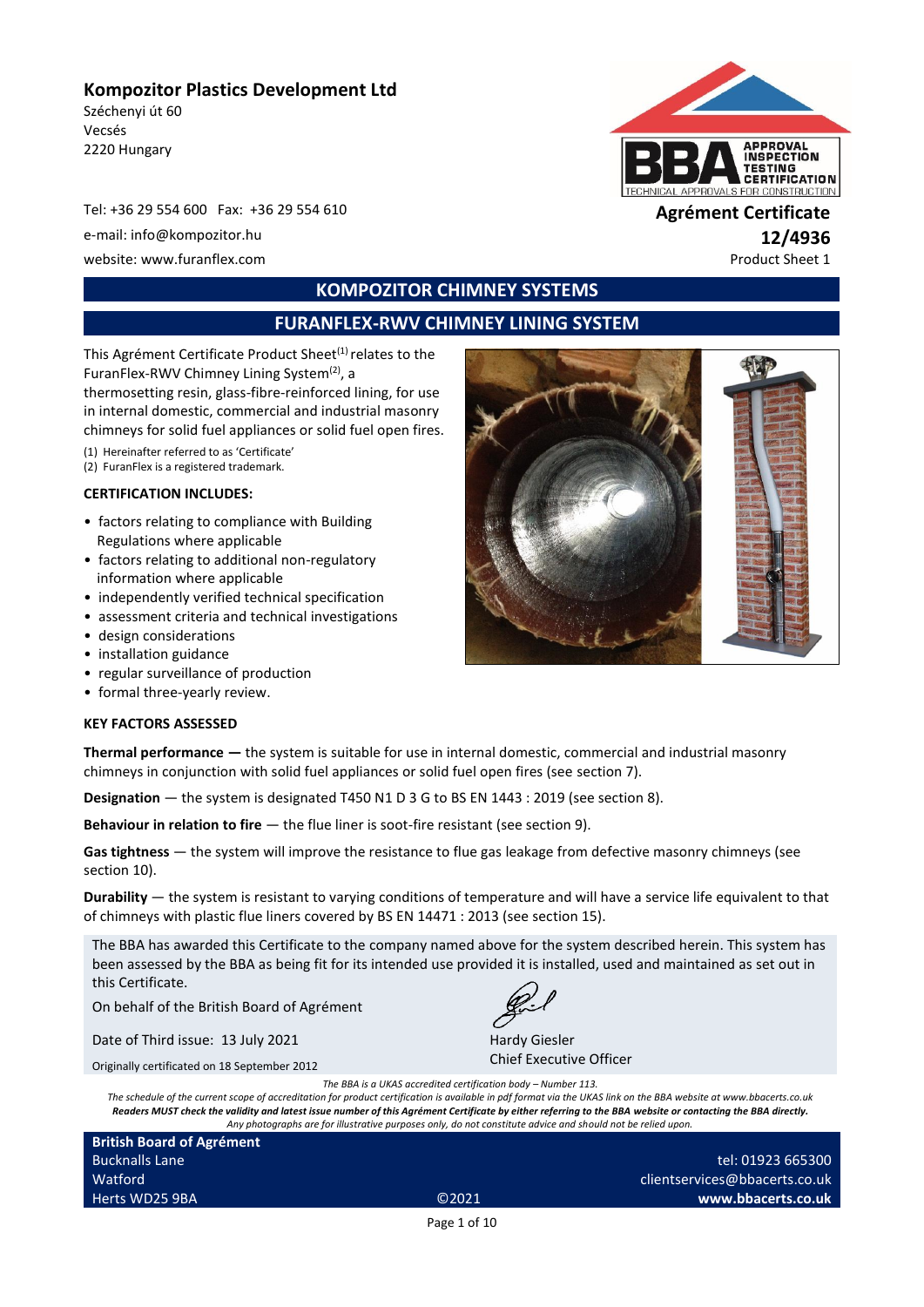# **Regulations**

In the opinion of the BBA, the FuranFlex-RWV Chimney Lining System, if installed, used and maintained in accordance with this Certificate, can satisfy or contribute to satisfying the relevant requirements of the following Building Regulations (the presence of a UK map indicates that the subject is related to the Building Regulations in the region or regions of the UK depicted):

|                                                          |                   | The Building Regulations 2010 (England and Wales) (as amended)                                                                                                                                                                                                                                                                                                                                                                                                                                                                                                                                             |
|----------------------------------------------------------|-------------------|------------------------------------------------------------------------------------------------------------------------------------------------------------------------------------------------------------------------------------------------------------------------------------------------------------------------------------------------------------------------------------------------------------------------------------------------------------------------------------------------------------------------------------------------------------------------------------------------------------|
| <b>Requirement:</b><br>Comment:                          | J2                | Discharge of products of combustion<br>The system will improve the resistance to flue gas leakage of a masonry chimney. See<br>section 10 of this Certificate.                                                                                                                                                                                                                                                                                                                                                                                                                                             |
| <b>Requirement:</b><br>Comment:                          | J4                | <b>Protection of the building</b><br>The system will contribute to an installation satisfying this Requirement. See section 7.1<br>of this Certificate.                                                                                                                                                                                                                                                                                                                                                                                                                                                    |
| Requirement:<br>Comment:                                 | J <sub>5</sub>    | <b>Provision of information</b><br>Information is provided by the manufacturer to contribute to satisfying this<br>Requirement. See sections 6 and 8 of this Certificate.                                                                                                                                                                                                                                                                                                                                                                                                                                  |
| <b>Regulation:</b><br>Comment:                           | 7(1)              | <b>Materials and workmanship</b><br>The system is acceptable. See section 15 and the Installation part of this Certificate.                                                                                                                                                                                                                                                                                                                                                                                                                                                                                |
|                                                          |                   | The Building (Scotland) Regulations 2004 (as amended)                                                                                                                                                                                                                                                                                                                                                                                                                                                                                                                                                      |
| <b>Regulation:</b><br>Comment:                           | 8(1)(2)           | Durability, workmanship and fitness of materials<br>The system can contribute to a construction satisfying this Regulation. See sections 14<br>and 15 and the Installation part of this Certificate.                                                                                                                                                                                                                                                                                                                                                                                                       |
| <b>Regulation:</b><br>Standard:<br>Standard:<br>Comment: | 9<br>3.17<br>3.20 | <b>Building standards applicable to construction</b><br>Combustion appliances - safe operation<br>Combustion appliances - removal of products of combustion<br>When installed in accordance with this Certificate, the lined chimney can satisfy the<br>relevant parts of these Standards, with reference to clauses 3.17.4 <sup>(1)(2)</sup> , 3.17.7 <sup>(1)(2)</sup> ,<br>3.20.1 <sup>(1)(2)</sup> , 3.20.2 <sup>(1)(2)</sup> , 3.20.8 <sup>(1)(2)</sup> , 3.20.11 <sup>(1)(2)</sup> , 3.20.13 <sup>(1)(2)</sup> and 3.20.17 <sup>(1)(2)</sup> . See sections 6,<br>7.1, 8 and 10 of this Certificate. |
| Standard:<br>Comment:                                    | 7.1(a)            | Statement of sustainability<br>The system can contribute to satisfying the relevant requirements of Regulation 9,<br>Standards 1 to 6, and therefore will contribute to a construction meeting a bronze level<br>of sustainability as defined in this Standard.                                                                                                                                                                                                                                                                                                                                            |
| <b>Regulation:</b><br>Comment:                           | 12                | <b>Building standards applicable to conversions</b><br>Comments in relation to the system under Regulation 9, Standards 1 to 6, also apply to<br>this Regulation, with reference to clause 0.12.1 <sup>(1)(2)</sup> and Schedule $6^{(1)(2)}$ .<br>(1) Technical Handbook (Domestic).<br>(2) Technical Handbook (Non-Domestic).                                                                                                                                                                                                                                                                            |
|                                                          |                   | The Building Regulations (Northern Ireland) 2012 (as amended)                                                                                                                                                                                                                                                                                                                                                                                                                                                                                                                                              |
| <b>Regulation:</b><br>Comment:                           | 23                | <b>Fitness of materials and workmanship</b><br>The system is acceptable. See section 15 and the Installation part of this Certificate.                                                                                                                                                                                                                                                                                                                                                                                                                                                                     |
| <b>Regulation:</b><br>Comment:                           | 71                | Discharge of products of combustion<br>The system improves the resistance to flue gas leakage of a masonry chimney. See<br>section 10 of this Certificate.                                                                                                                                                                                                                                                                                                                                                                                                                                                 |
|                                                          |                   | Page 2 of 10                                                                                                                                                                                                                                                                                                                                                                                                                                                                                                                                                                                               |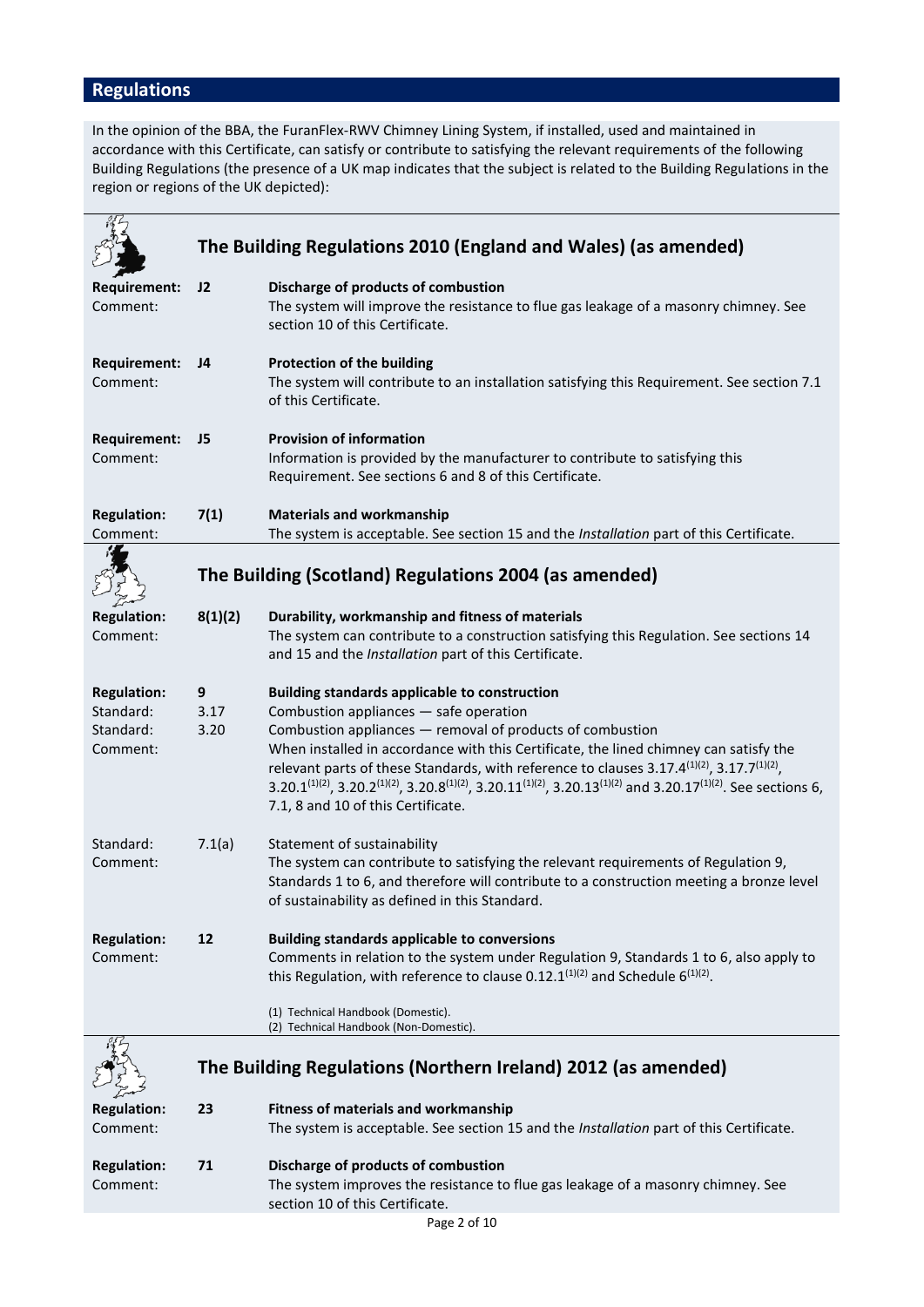| <b>Regulation:</b><br>Comment: | 73 | Protection of people and buildings<br>The system satisfies this Regulation. See section 7.1 of this Certificate.                                                            |
|--------------------------------|----|-----------------------------------------------------------------------------------------------------------------------------------------------------------------------------|
| <b>Regulation:</b><br>Comment: | 74 | <b>Provision of information</b><br>Information is provided by the manufacturer that contributes to satisfying this<br>Regulation. See sections 6 and 8 of this Certificate. |

# **Construction (Design and Management) Regulations 2015 Construction (Design and Management) Regulations (Northern Ireland) 2016**

Information in this Certificate may assist the client, designer (including Principal Designer) and contractor (including Principal Contractor) to address their obligations under these Regulations.

See sections: 1 *Description* (1.2), 3 *Delivery and site handling* (3.1) and 16 *General* (16.2) of this Certificate.

# **Technical Specification**

#### **1 Description**

1.1 The FuranFlex-RWV Chimney Lining System comprises three layers: a removable inner foil tube of thermoplastic, a composite core of glass fibre impregnated with a thermosetting resin, and an external cover of woven glass fibre (see Figure 1).



1.2 The nominal characteristics and standard sizes (see Table 1) are:

| Wall thickness (mm) | $3$ to 4    |
|---------------------|-------------|
| Diameter (mm)       | 80 to 1000  |
| Length (m)          | Up to 100 m |
| Density ( $kg/m3$ ) | 1500        |
| Colour              | Red.        |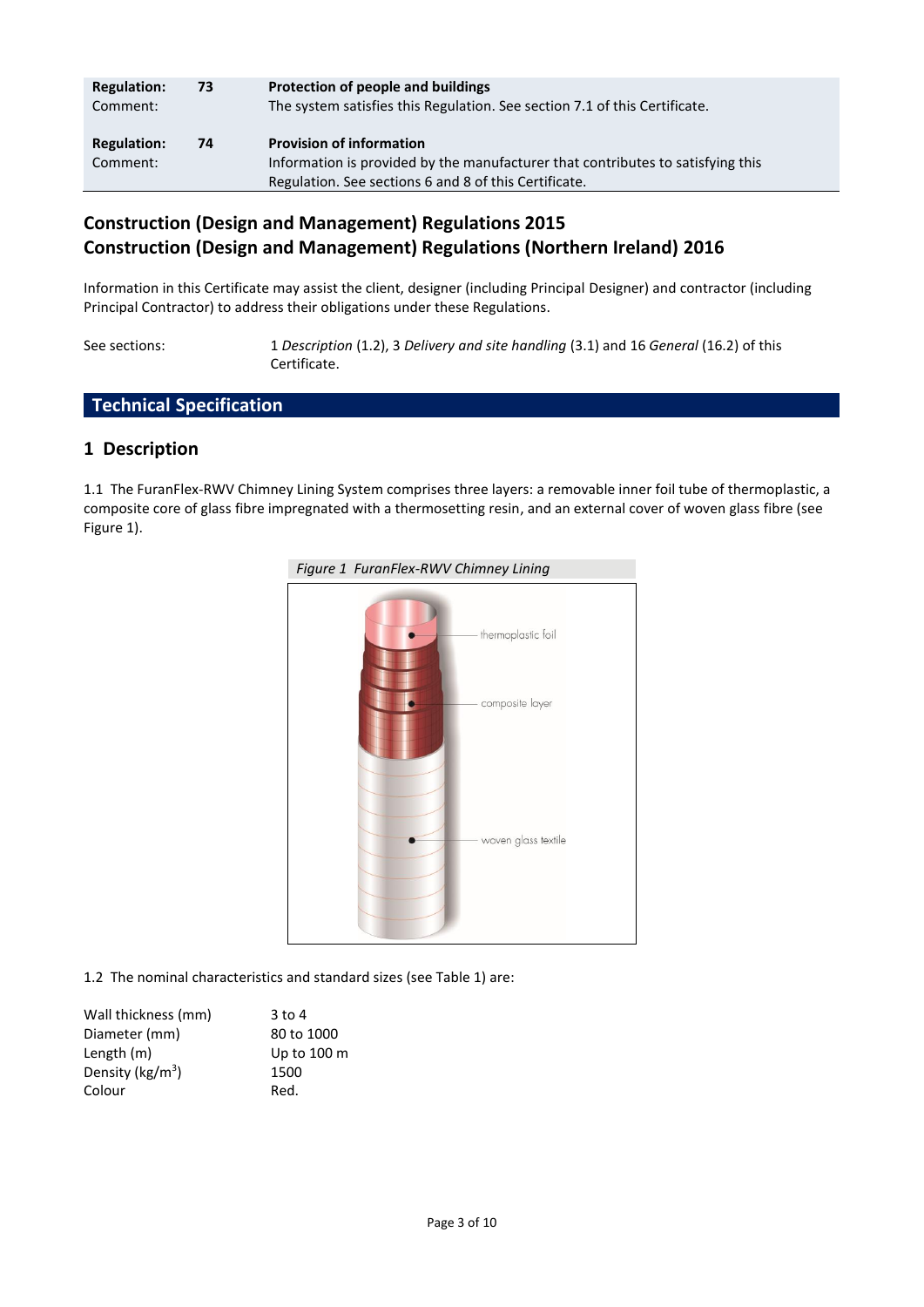| Table 1 Standard range of sizes |            |                 |                       |
|---------------------------------|------------|-----------------|-----------------------|
| <b>Diameter</b>                 | Unit mass  | <b>Diameter</b> | Unit mass             |
| (mm)                            | $(kg·m-1)$ | (mm)            | (kg·m <sup>-1</sup> ) |
| 80                              | 1.35       | 325             | 8.6                   |
| 90                              | 1.5        | 350             | 9.0                   |
| 100                             | 1.75       | 375             | 10.0                  |
| 110                             | 2.0        | 400             | 10.7                  |
| 120                             | 2.2        | 425             | 11.4                  |
| 130                             | 2.5        | 450             | 11.8                  |
| 140                             | 2.8        | 475             | 12.5                  |
| 150                             | 3.4        | 500             | 13.2                  |
| 160                             | 3.8        | 550             | 14.7                  |
| 170                             | 4.0        | 600             | 16.0                  |
| 175                             | 4.1        | 650             | 18.5                  |
| 180                             | 4.2        | 700             | 20.0                  |
| 190                             | 4.4        | 750             | 21.4                  |
| 200                             | 4.6        | 800             | 24.2                  |
| 220                             | 5.1        | 850             | 26.0                  |
| 225                             | 5.1        | 900             | 28.3                  |
| 250                             | 5.4        | 950             | 29.9                  |
| 275                             | 6.0        | 1000            | 31.5                  |
| 300                             | 7.1        |                 |                       |

1.3 The following products are used with the system, but are outside the scope of this Certificate. These products must be designated T450 N1 D G to BS EN 1443 : 2019:

- **•** T-joint chimney fitting with rigid connecting flue pipe
- **•** calibrating ring
- **•** condensation cleaning element.

### **2 Manufacture**

2.1 FuranFlex-RWV chimney lining tube is manufactured from thermoplastic foil, a thermosetting resin, glass fibre and woven glass fibre into a composite sleeve form.

2.2 As part of the assessment and ongoing surveillance of product quality, the BBA has:

- **•** agreed with the manufacturer the quality control procedures and product testing to be undertaken
- **•** assessed and agreed the quality control operated over batches of incoming materials
- **•** monitored the production process and verified that it is in accordance with the documented process
- **•** evaluated the process for management of nonconformities
- **•** checked that equipment has been properly tested and calibrated
- **•** undertaken to carry out the above measures on a regular basis through a surveillance process, to verify that the specifications and quality control operated by the manufacturer are being maintained.

2.3 The management system of Kompozitor Plastics Development Ltd has been assessed and registered as meeting the requirements of BS EN ISO 9001 : 2015 by IFU-CERT Zertifizierungsgesellschaft für Managementsysteme mbH (Certificate 50069).

2.4 The system is manufactured in Hungary by the Certificate holder.

### **3 Delivery and site handling**

3.1 The liner is delivered in cardboard boxes or wooden cases (depending on weight) on pallets, for lifting with a forklift truck. Each liner is folded in 1 m lengths and individually wrapped in polythene film. Each pallet bears a label showing the system details, including date of production and identification code including manufacturing reference.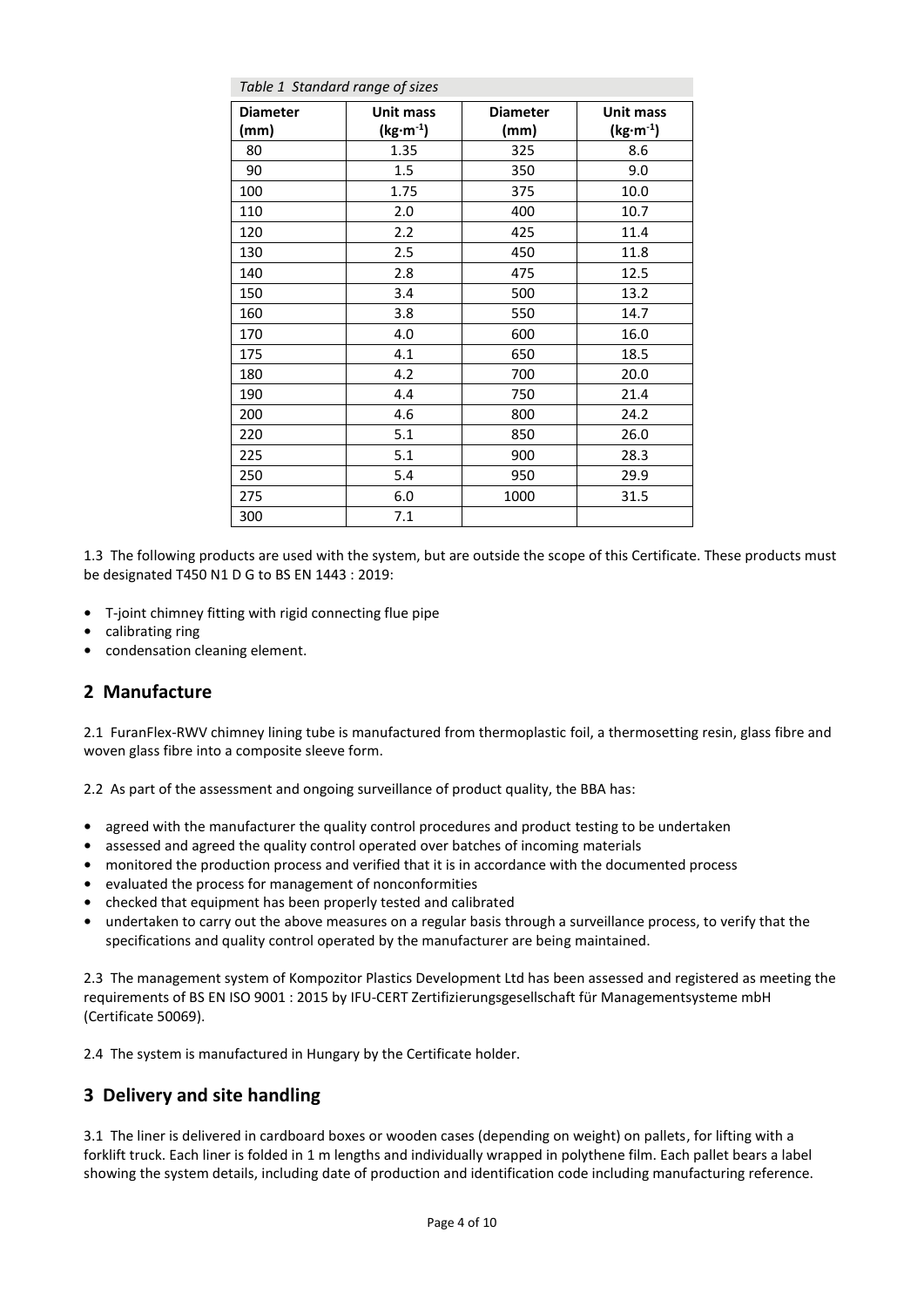3.2 To prolong shelf-life where site storage is necessary (for example, where a number of chimneys are to be lined), materials should be stored dry and under cover, away from direct sunlight or heat radiation in a cool, humid, wellventilated environment with temperatures not below freezing point and not exceeding 30°C (see Table 2).

| Table 2 Storage                |                                     |
|--------------------------------|-------------------------------------|
| Environment (°C)               | Duration of storage time<br>(weeks) |
| Summer temperatures (20 to 25) |                                     |
| Room temperature (15 to 20)    |                                     |
| Cellar temperature (8 to 15)   |                                     |

#### **Assessment and Technical Investigations**

The following is a summary of the assessment and technical investigations carried out on the FuranFlex-RWV Chimney Lining System.

#### **Design Considerations**

#### **4 Use**

4.1 The FuranFlex-RWV Chimney Lining System is for use as an internal chimney wall lining (straight or with bends) of existing brick, concrete or stone masonry in conjunction with solid fuel appliances or solid fuel open fires for the purpose of improving the resistance to leakage of flue gases from defective chimneys.

4.2 It is essential that the system is installed and used in accordance with the conditions set out in this Certificate and the Certificate holder's specification. In deciding upon the suitability of a particular chimney for relining, it is important to ensure that the existing flue is large enough for the appliance.

4.3 Appropriate notification must be given in accordance with the requirements of the national Building Regulations.

4.4 To maintain the weathertightness of the chimney structure, it is essential that details (such as chimney capping/flaunching, flashings, external pointing of brickwork and rendering) are checked and maintained in accordance with normal good practice.

### **5 Practicability of installation**

The system should only be installed by installers who have been trained and approved by the Certificate holder.

#### **6 Marking and labelling**



6.1 The Certificate holder's name 'Kompozitor' and the system name 'FuranFlex-RWV' are printed on the external layer, together with a metre scale indicating the length of FuranFlex-RWV used.

6.2 An indelible notice giving information essential to the correct application and use of the lined chimney (see section 14.4) should be posted permanently in the building, in accordance with the requirements of the relevant national Building Regulations.

6.3 The indelible notice must include the chimney type designation according to BS EN 1443 : 2019, *Chimneys — General requirements* : T450 N1 D 3 G.

#### **7 Thermal performance**



7.1 The system can withstand flue gas temperatures associated with internal domestic, commercial or industrial solid fuel appliances or solid fuel open fires.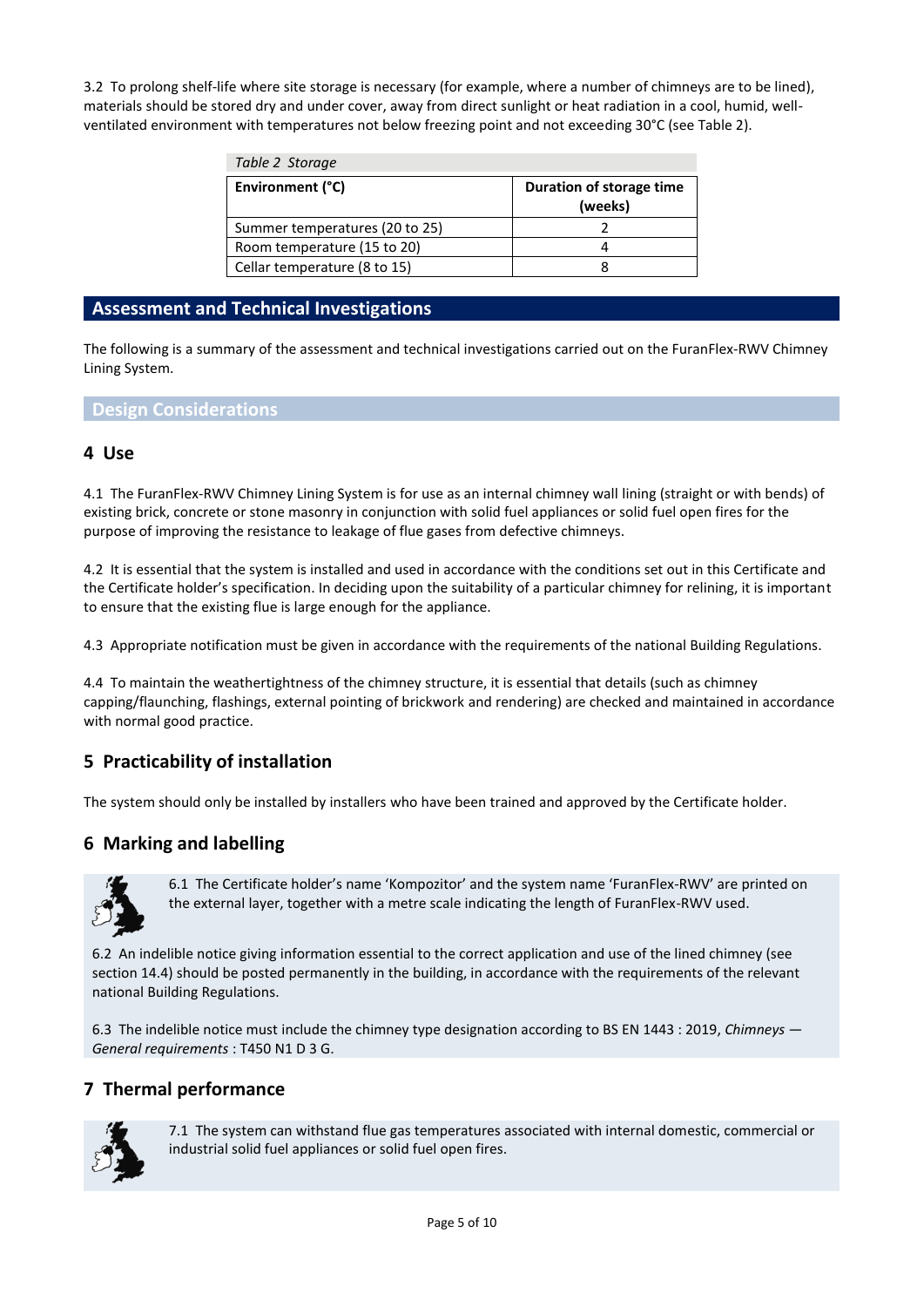7.2 The system's thin lining will not have a significant effect on the thermal resistance of the chimney and, therefore, the thermal resistance is declared as zero.

### **8 Designation**



8.1 The performance of the FuranFlex-RWV Chimney Lining System, based on the general chimney designation scheme of BS EN 1443 : 2019, is T450 N1 D 3 G.

8.2 The system can be used with the following fuels:

- **•** wood, in open fireplaces
- **•** wood, in closed stoves
- **•** coal
- **•** peat.

#### **9 Behaviour in relation to fire**

- 9.1 The system is soot-fire-resistant class G in accordance with BS EN 1443 : 2019.
- 9.2 The product has a reaction to fire classification<sup>(1)</sup> of A2-s1, d0 according BS EN 13501-1 : 2018.
- (1) EMI Nonprofit Kft. Report MO-T381X-21046-2020/2 dated 12 October 2020. Copies may be obtained from the Certificate holder.

#### **10 Gas tightness**



The system will improve the resistance to flue gas leakage from defective masonry chimneys.

### **11 Resistance against condensate**

The system has a condensate resistance class D, in accordance with BS EN 1443 : 2019, for chimneys operating under dry conditions.

#### **12 Flow resistance**

To determine the flow resistance, a mean roughness value of 0.001, as given in BS EN 13384-1 : 2015, can be assumed.

### **13 Strength and stability**

13.1 When correctly installed in a structurally sound chimney, the lining will remain stable in normal service and will not collapse or cause danger to the building components in the event of a chimney fire caused by soot burn-out.

13.2 The system must not be relied upon to provide support to structurally unstable chimneys. It is essential that chimneys to be lined are capable of withstanding the loads imposed by the liner, both during installation and in service, as well as by the normal service loads. All chimneys must be checked in this respect prior to lining (see sections 4.4 and 17.1) and, where necessary, stabilised by conventional or other methods.

13.3 Chimneys to be lined with the system must have a minimum wall thickness of 100 mm of masonry.

#### **14 Maintenance**



14.1 Chimney cleaning should be carried out with nylon or non-metallic bristle brushes. The brush must be matched as closely as possible to the size of the flue and should never be more than 10 mm larger than the nominal flue size. Brushes with steel bristles must not be used for cleaning. This restriction should be included on the indelible notice described in section 6.2 of this Certificate.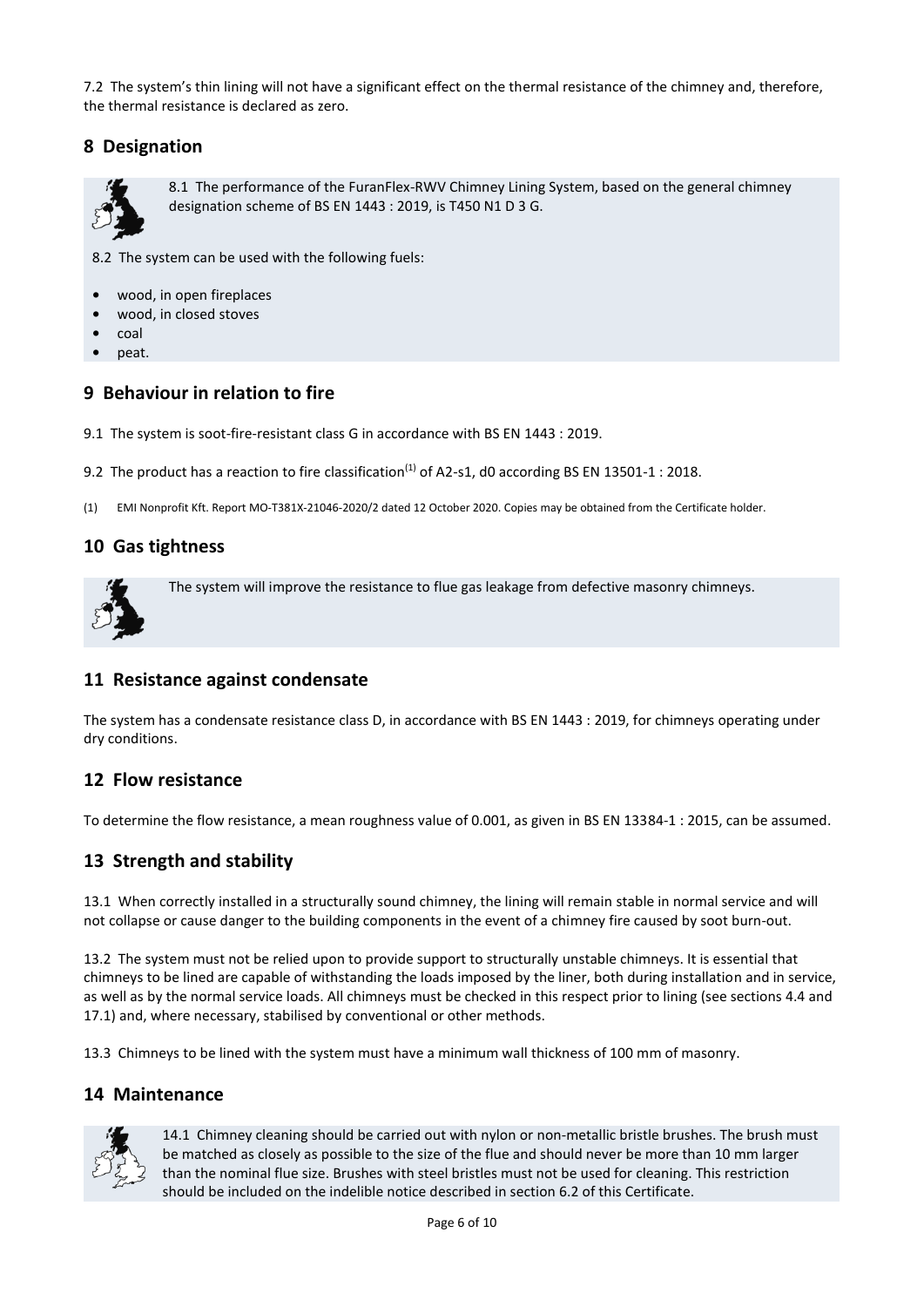14.2 Cleaning should be carried out at least annually, preferably just before the start of the heating season, to ensure that the flue is not obstructed. Regular inspection of the flue-way will indicate the necessity for more frequent sweeping. The frequency of chimney sweeping depends on several factors, eg type and quantity of fuel used and method of operation of the appliance.

14.3 Where solid fuel appliances or open fires are used continuously, particularly where wood or bituminous fuel is burned, more frequent sweeping may be necessary to prevent sooting-up and obstruction of the flue.

14.4 In the event of a soot-fire, the chimney must be relined.

### **15 Durability**

15.1 The system has a corrosion resistance class 3 as described in BS EN 1443 : 2019.

15.2 Provided the chimney remains structurally stable and is correctly used (eg the flue size is matched to the type and rating of the heating appliance), the flue is swept regularly (see section 14) and the appliance is maintained in good working order and not misused, the system will have a service life equivalent to that of chimneys with plastic flue liners covered by BS EN 14471 : 2013. If these requirements are not met, the life of the chimney lining can be considerably reduced.

#### **Installation**

#### **16 General**

16.1 The FuranFlex RWV Chimney Lining System must be installed by installers trained and approved by the Certificate holder, using the Certificate holder's specialised equipment including: inspection camera, steam generator, blower and ancillary adaptors, clamps and frames, to ensure the correct levels of air and steam pressure are achieved during the installation process.

16.2 During installation, small amounts of pre-polymerised phenol and formaldehyde may be released. Adequate ventilation must be provided, and protective gloves and glasses used, during installation and cutting.

### **17 Procedure**

17.1 An inspection of the chimney is carried out using a camera, first removing all foreign objects and debris (see Figure 2, stage 1).

17.2 An adjustable frame is inserted at the top of the chimney to support the weight of the liner and a lower head holder at the base to support the adaptor head at the appropriate height and direction.

17.3 The support framework is installed and the FuranFlex liner tube inserted into the chimney from the top via a winch (see Figure 2, stage 2). The liner is connected to the steam generator and the air pressure blower adaptors attached to the lower frame (see Figure 2, stage 3).

17.4 Low pressure steam is pumped into the sleeve and monitored and adjusted using an adaptor. At the same time, air pressure is introduced to inflate the liner to fit the chimney cavity (see Figure 2, stages 4 and 5). Depending on the diameter of the liner, this process takes approximately 2 to 10 minutes.

17.5 Once the liner has hardened sufficiently, the process is completed and the liner trimmed to size and allowed to cool (see Figure 2, stages 6 and 7).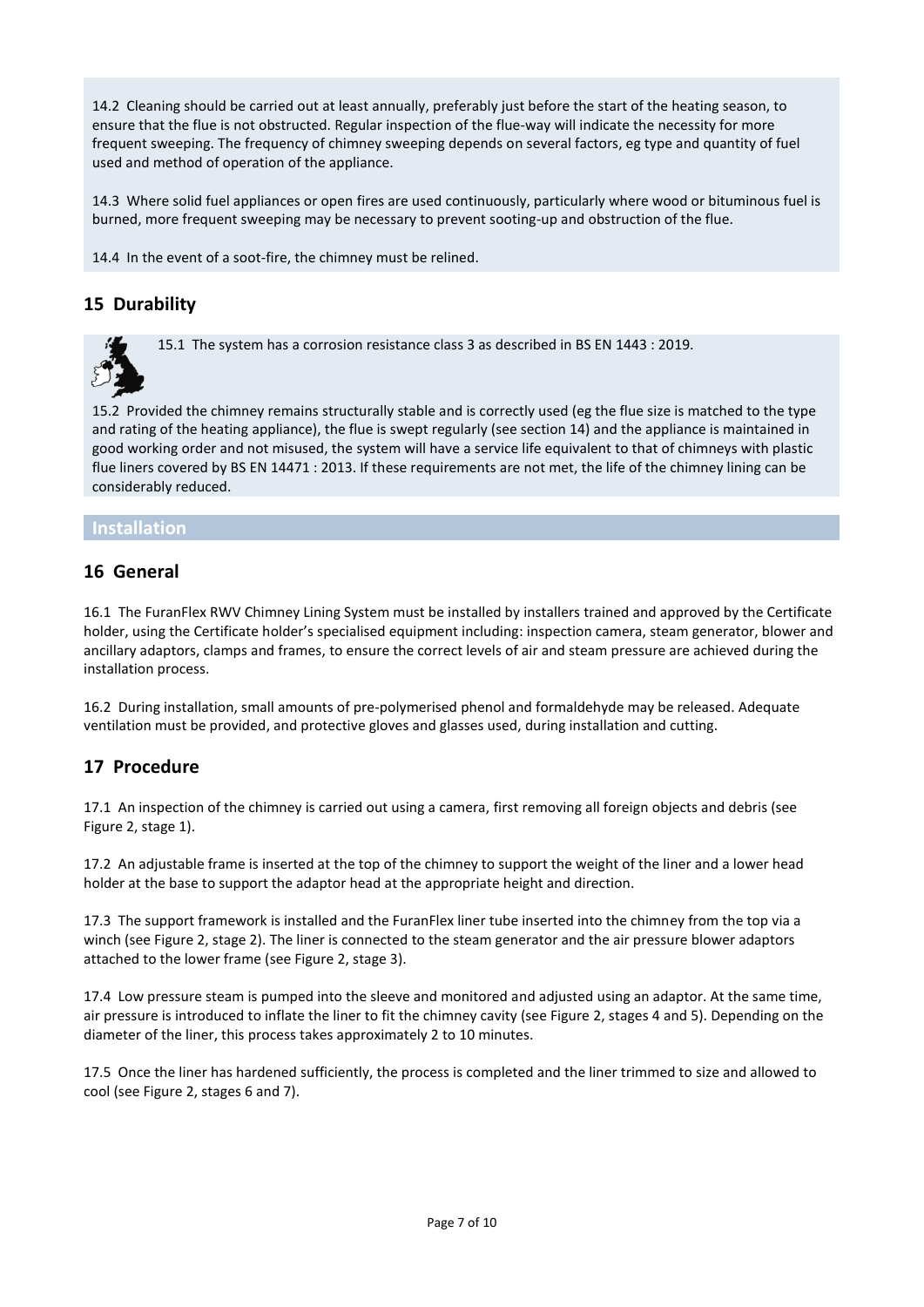

# **Technical Investigations**

### **18 Tests**

Test reports were assessed in relation to:

- **•** heat resistance
- **•** resistance to fire
- **•** soot fire resistance
- **•** gas tightness
- **•** practicability of installation and adequacy of installation instructions.

# **19 Investigations**

19.1 An assessment was made of:

- **•** strength and stability
- **•** flow resistance
- **•** resistance to corrosion
- **•** durability of lining material
- **•** acid resistance of the liner material
- **•** resistance to abrasion and effects due to sweeping
- **•** maintenance requirements.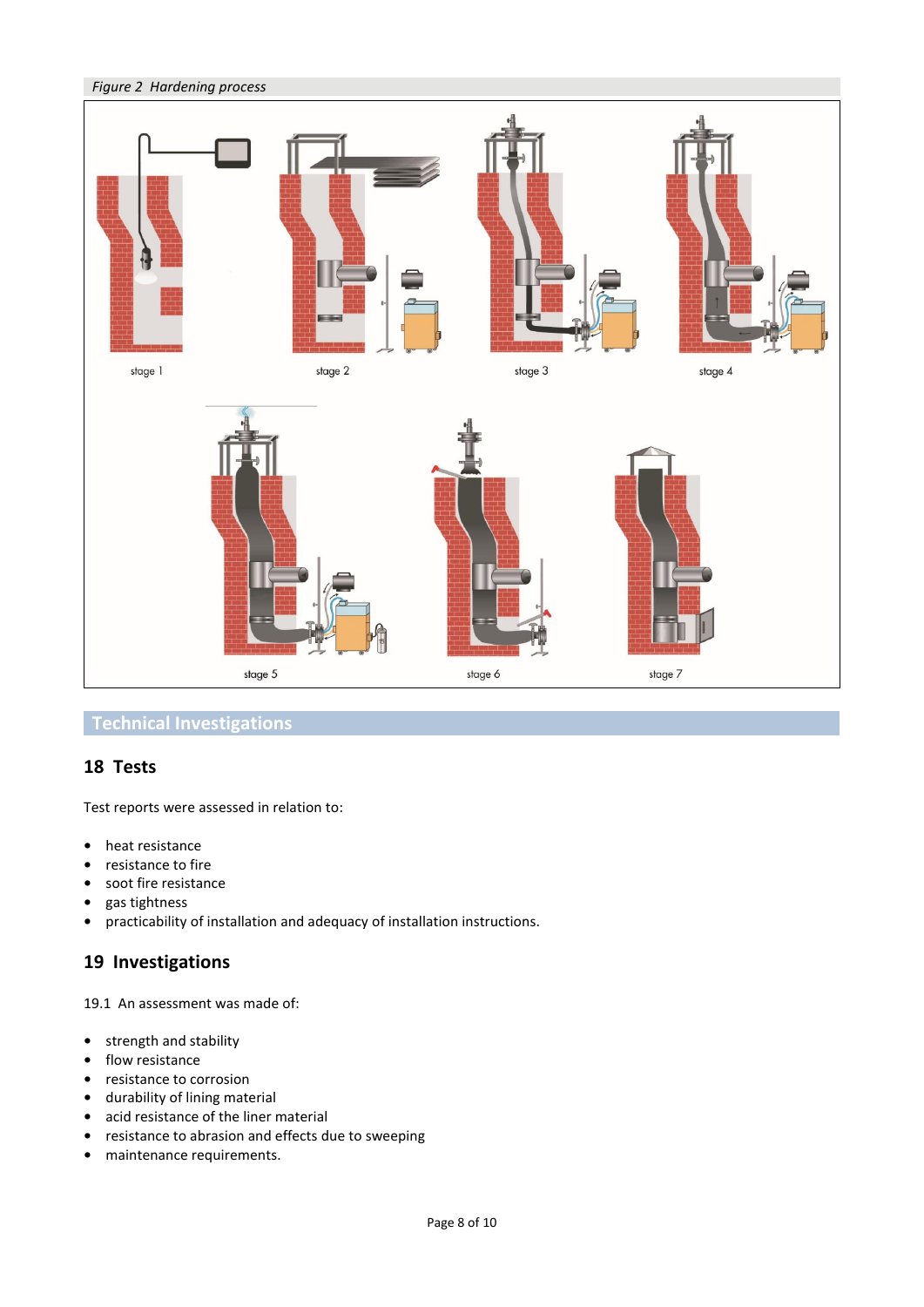19.2 The manufacturing process was evaluated, including the methods adopted for quality control, and details were obtained of the quality and composition of materials used.

### **Bibliography**

BS EN 1443 : 2019 *Chimneys — General requirements*

BS EN 13384-1 : 2015 *Chimneys — Thermal and fluid dynamic calculation methods — Chimneys serving one appliance*

BS EN 13501-1 : 2018 *Fire classification of construction products and building elements — Classification using test data from reaction to fire tests*

BS EN 14471 : 2013 + A1 : 2015 *Chimneys — System chimneys with plastic flue liners — Requirements and test methods*

BS EN ISO 9001 : 2015 *Quality management systems — Requirements*